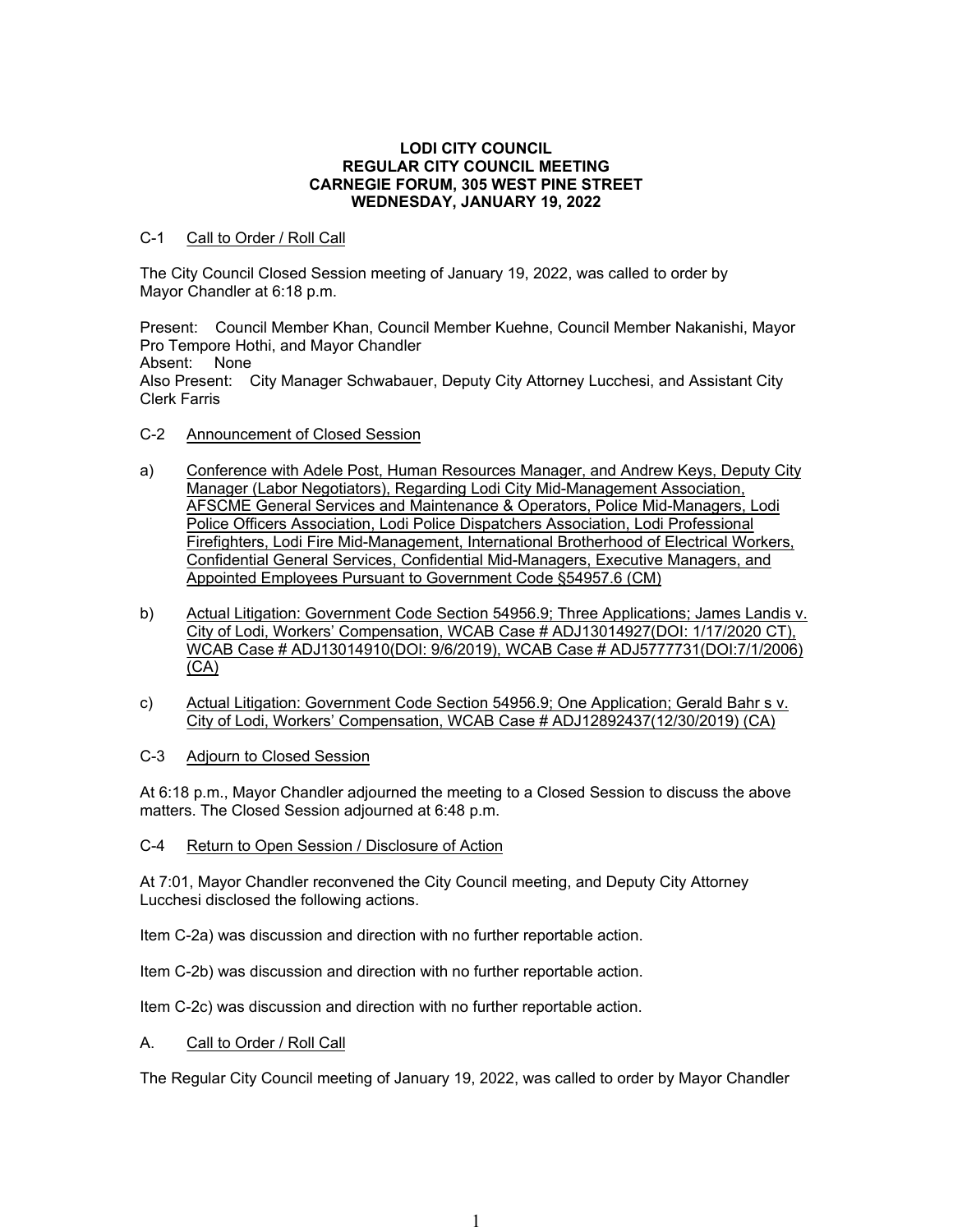at 7:01 p.m.

Present: Council Member Khan, Council Member Kuehne, Council Member Nakanishi, Mayor Pro Tempore Hothi, and Mayor Chandler

Absent: None

Also Present: City Manager Schwabauer, Deputy City Attorney Lucchesi, and Assistant City Clerk Farris

# B. Presentations – None

C. Consent Calendar (Reading; Comments by the Public; Council Action) All matters listed on the consent calendar are considered to be routine and will be acted upon by one motion. There will be no separate discussion of these items. If a member of the public would like a consent calendar item pulled and discussed separately, refer to the Notice at the beginning of this agenda.

Council Member Khan made a motion, second by Council Member Kuehne, to approve the following items hereinafter set forth, **except those otherwise noted**, in accordance with the report and recommendation of the City Manager.

VOTE:

The above motion carried by the following vote: Ayes: Council Member Khan, Council Member Kuehne, Council Member Nakanishi, Mayor Pro Tempore Hothi, and Mayor Chandler Noes: None Absent: None

C-1 Receive Register of Claims for December 17, 2021 through December 30, 2021 in the Total Amount of \$7,399,703.79 (FIN)

Claims were approved in the amount of \$7,399,703.79.

C-2 Approve Minutes (CLK)

The minutes of January 4, 2022 (Shirtsleeve Session), January 5, 2022 (Regular Meeting), and January 11, 2022 (Shirtsleeve Session) were approved as written.

C-3 Adopt Resolution Accepting Zupo Field Daktronics Scoreboard Donation from Meehleis & Sinclair Foundation and Lodi Boosters of Boys/Girls Sports (B.O.B.S.) (\$14,817.59) (PRCS)

Adopted Resolution No. 2022-13 accepting Zupo Field Daktronics scoreboard donation from Meehleis & Sinclair Foundation and Lodi Boosters of Boys/Girls Sports (B.O.B.S.), in the amount of \$14,817.59.

C-4 Adopt Resolution Authorizing City Manager to Waive Bidding Process, Approve Purchase and Standardization of Lyons V-Force Turnouts from AllStar Fire Equipment, Inc., and Transfer and Appropriate Funds (\$33,000) (FD)

Adopted Resolution No. 2022-14 authorizing the City Manager to waive the bidding process, approving the purchase and standardization of Lyons V-Force turnouts from AllStar Fire Equipment, Inc., and transferring and appropriating funds in the amount of \$33,000.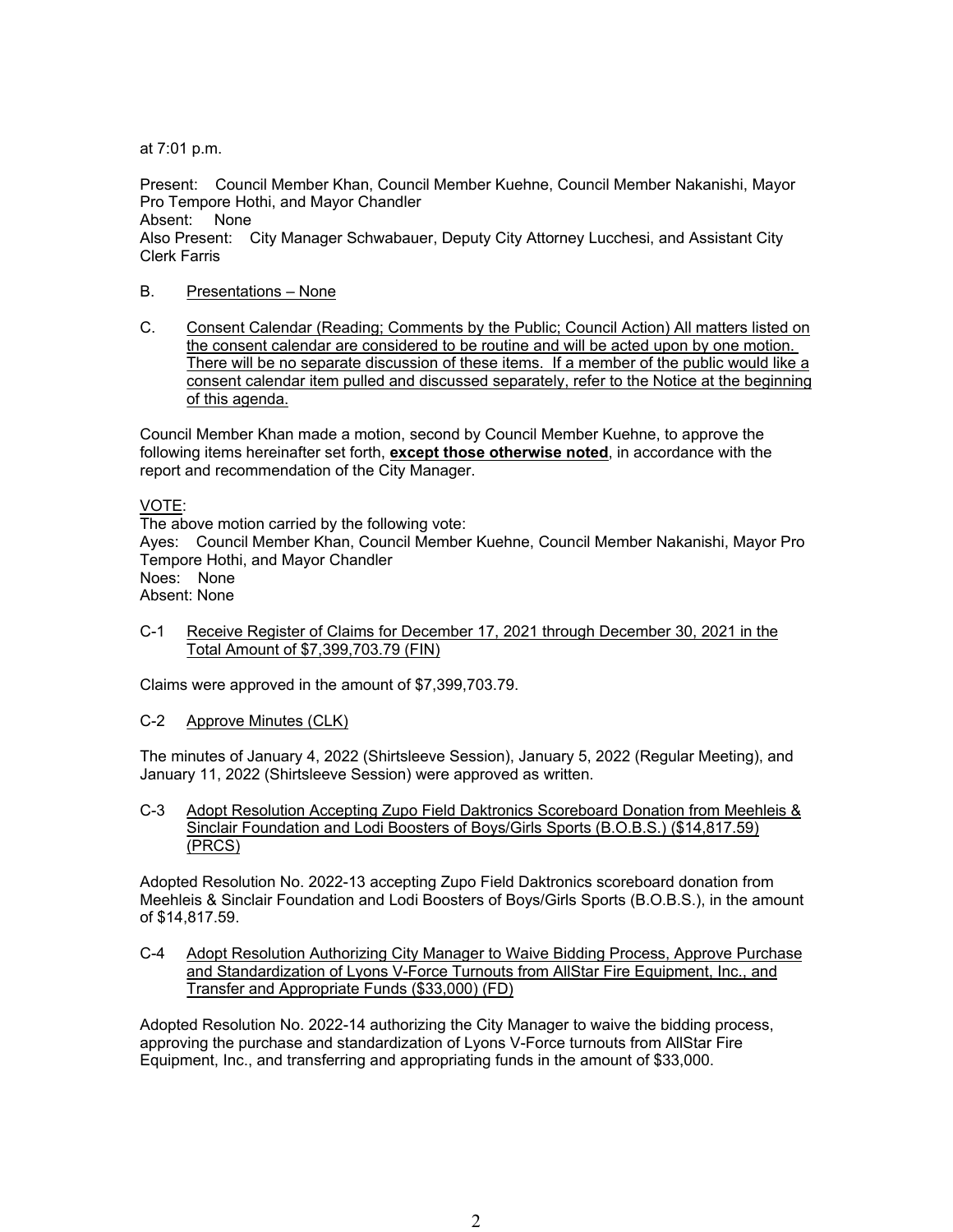C-5 Adopt Resolution Authorizing City Manager to Execute Professional Services Agreement with Transformer Services, Inc., of Hillsboro, Oregon (\$115,768); Authorizing Purchase of Materials from Circuit Breaker Sales Co., Inc., of Phoenix, Arizona (\$160,908); and Appropriating Funds for Substation Load Tap Changer Capital Improvement Project for Total Authorized Fiscal Year 2021/22 Budget of \$288,000 (EU)

Adopted Resolution No. 2022-15 authorizing the City Manager to execute a Professional Services Agreement with Transformer Services, Inc., of Hillsboro, Oregon, in the amount of \$115,768; authorizing the purchase of materials from Circuit Breaker Sales Co., Inc., of Phoenix, Arizona, in the amount of \$160,908; and appropriating funds for Substation Load Tap Changer Capital Improvement Project for a total authorized Fiscal Year 2021/22 budget of \$288,000.

C-6 Adopt Resolution Authorizing City Manager to Execute Professional Services Agreement with WMB Architects, of Stockton, for Tony Zupo Field Fire Restoration Project Design Services (\$45,880) (PW)

Adopted Resolution No. 2022-16 authorizing the City Manager to execute a Professional Services Agreement with WMB Architects, of Stockton, for Tony Zupo Field Fire Restoration Project design services, in the amount of \$45,880.

C-7 Adopt Resolution Authorizing City Manager to Execute Amendment to Professional Services Agreement with Complete Paperless Solutions, of Anaheim, for Software Support of Electronic Content Management System (\$23,600) (CLK)

Adopted Resolution No. 2022-17 authorizing the City Manager to execute an amendment to the Professional Services Agreement with Complete Paperless Solutions, of Anaheim, for software support of electronic content management system, in the amount of \$23,600.

C-8 Adopt Resolution Ratifying Expenses and Authorizing City Manager to Execute Amendment No. 2 to Contract for Janitorial Services for City Facilities with ABM Industry Groups, LLC, of San Francisco (\$75,000) (PW)

Adopted Resolution No. 2022-18 ratifying expenses and authorizing the City Manager to execute Amendment No. 2 to the contract for janitorial services for City facilities with ABM Industry Groups, LLC, of San Francisco, in the amount of \$75,000.

C-9 Adopt Resolution Revising Contract Maximum for Executed Agreement Amendment No. 4 to Include Amendments No. 1 through No. 4 and Extensions No. 1 and No. 2 of Professional Services Agreement with Michael Baker International, of Rancho Cordova, for Community Development Block Grant administration / Housing Program support services.

This item was pulled at the request of a member of the public. City Manager Schwabauer provided clarification on the services provided by Michael Baker International.

Council Member Kuehne made a motion, second by Mayor Pro Tempore Hothi, to adopt Resolution No. 2022-19 revising the contract maximum for executed Agreement Amendment No. 4 to include Amendments No. 1 through No. 4 and Extensions No. 1 and No. 2 of the Professional Services Agreement with Michael Baker International, of Rancho Cordova, for Community Development Block Grant administration / Housing Program support services.

### VOTE:

The above motion carried by the following vote: Ayes: Council Member Khan, Council Member Kuehne, Council Member Nakanishi, Mayor Pro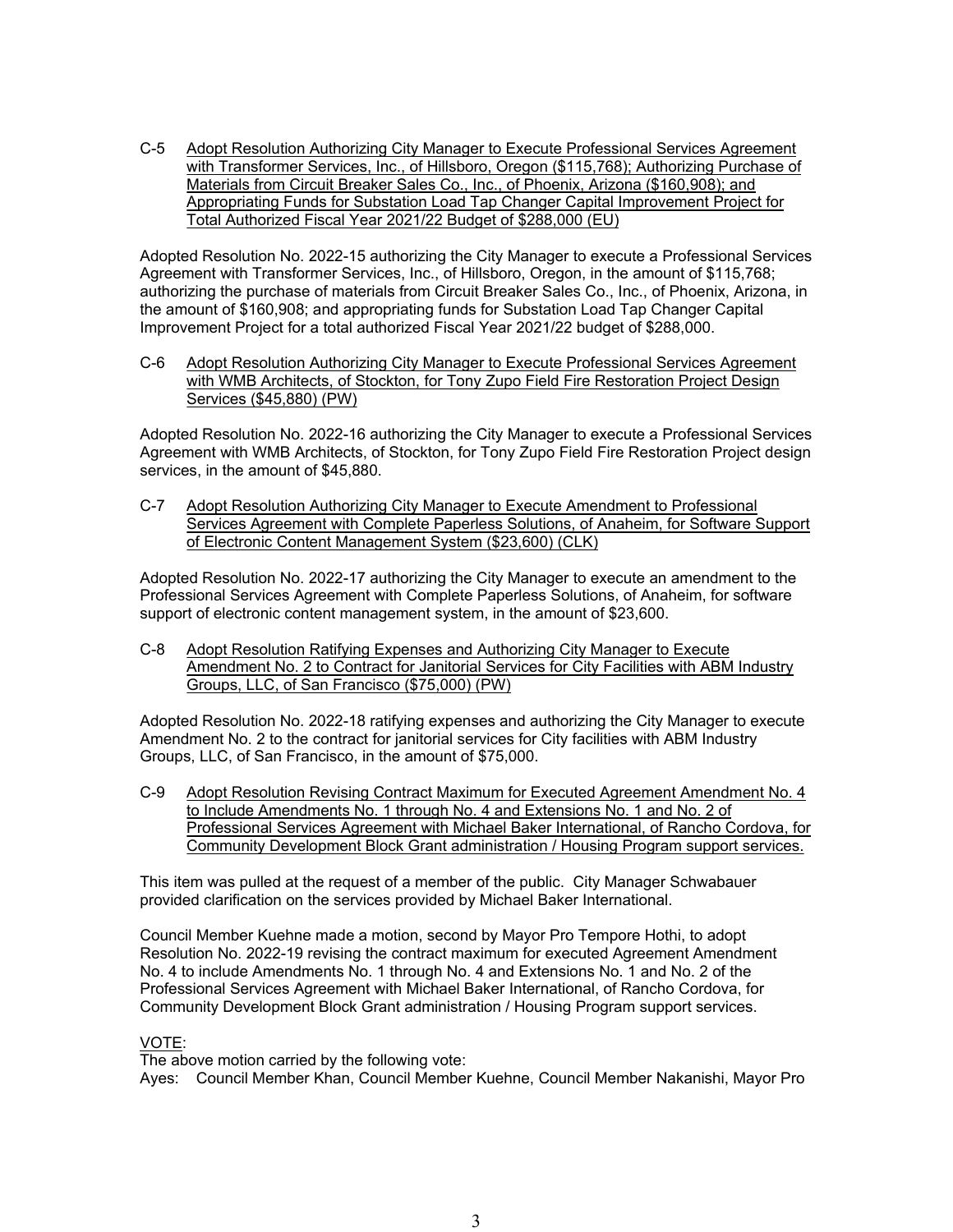Tempore Hothi, and Mayor Chandler Noes: None Absent: None

C-10 Adopt Resolution Authorizing City Manager to Execute Lease Agreement with Lodi Adopt-A-Child and Community Partnership for Families of San Joaquin for 100 East Pine Street (PW)

Adopted Resolution No. 2022-20 authorizing the City Manager to execute a lease agreement with Lodi Adopt-A-Child and Community Partnership for Families of San Joaquin for 100 East Pine Street.

C-11 Adopt Resolution Authorizing City Manager to Execute Agreement to Participate in CALNET NextGen Contract between State of California and AT&T through June 30, 2025  $(IT)$ 

Adopted Resolution No. 2022-21 authorizing the City Manager to execute an agreement to participate in CALNET NextGen contract between State of California and AT&T through June 30, 2025.

C-12 Adopt Resolution Revising Parks and Recreation Commission Bylaws (PRCS)

This item was pulled at the request of Mayor Chandler who requested a further revision of the bylaws under Purpose, Role, Scope and Function, C-2, to reflect "his/her" annual budget.

Mayor Chandler made a motion, second by Council Member Nakanishi, to adopt Resolution No. 2022-22 revising Parks and Recreation Commission bylaws.

VOTE:

The above motion carried by the following vote: Ayes: Council Member Khan, Council Member Kuehne, Council Member Nakanishi, Mayor Pro Tempore Hothi, and Mayor Chandler Noes: None Absent: None

C-13 Post for Vacancy on Lodi Improvement Committee (CLK)

Directed the City Clerk to post for the following vacancy:

Lodi Improvement Committee Magdalena Saldana - Term to expire March 1, 2024

### C-14 Monthly Protocol Account Report (CLK)

Received the monthly Protocol Account Report.

C-15 Adopt Resolution Authorizing Payment of Supplemental Invoices to Settle Underpayments Associated with Woodbridge Irrigation District Water Sale Agreement Consumer Price Index Increases Utilizing Banked Water Credits in Lieu of Cash (PW)

Adopted Resolution No. 2022-23 authorizing the payment of supplemental invoices to settle underpayments associated with Woodbridge Irrigation District water sale agreement Consumer Price Index increases utilizing banked water credits in lieu of cash.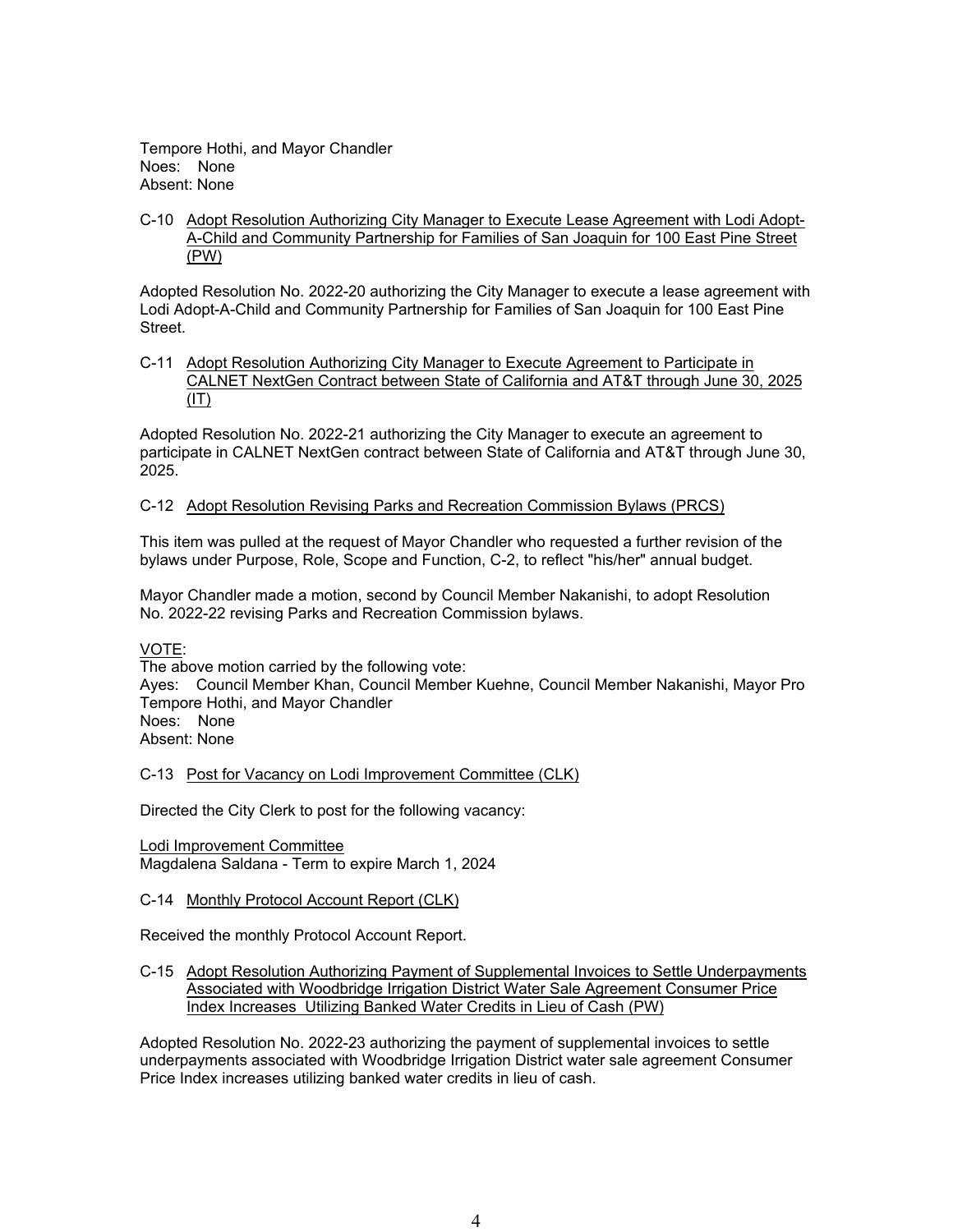C-16 Adopt Resolution Declaring Emergency Condition Requiring Immediate Repair of Mokelumne Riverbank at Lodi Lake Park (PW)

Adopted Resolution No. 2022-24 declaring emergency condition requiring immediate repair of Mokelumne Riverbank at Lodi Lake Park.

C-17 Set Public Hearing for February 16, 2022, to Consider Adopting Resolution Setting Pre-Approved 2021 Engineering News Record Adjustment Index for Usage-Based and Flat Water Rates for Residential, Commercial, and Industrial Customers (PW)

Set a public hearing for February 16, 2022, to consider adopting a resolution setting pre-approved 2021 Engineering News Record adjustment index for usage-based and flat water rates for residential, commercial, and industrial customers.

#### D. Comments by the Public on Non-Agenda Items THE TIME ALLOWED PER NON-AGENDA ITEM FOR COMMENTS MADE BY THE PUBLIC IS LIMITED TO FIVE MINUTES.

Pete Valdez, a resident, spoke about social injustice, unfair treatment at school board meetings, and the need for a townhall meeting.

E. Comments by the City Council Members on Non-Agenda Items

Council Member Khan spoke about increasing the number of food truck permits within the City and the need for cleanup on Turner Road.

Mayor Chandler commented that Turner Road is under State jurisdiction, which complicates cleanup efforts.

City Manager Schwabauer stated that Chief Brucia has been working with both Caltrans and the California Highway Patrol on cleanup efforts. He further stated that Community Development Department is researching population-based permits for food trucks.

Council Member Kuehne commented on upcoming charity fundraisers.

Council Member Nakanishi stated that citizens can become involved in local government by attending Council meetings and emailing their representatives.

F. Comments by the City Manager on Non-Agenda Items

City Manager Schwabauer stated the City has invested considerable CDBG and General Fund money in affordable housing, including Cranes Landing, Hotel Lodi, Lodi House, Salvation Army emergency shelter and Hope Harbor, low bar/no bar shelter, and Harmony Homes. He further noted that the February 2, 2022 Council meeting has been cancelled.

- G. Public Hearings None
- H. Regular Calendar
- H-1 Adopt Resolution of Intention Approving an Amendment to Contract Between Board of Administration of California Public Employees' Retirement System (PERS) and City of Lodi and Introduce Ordinance Amending Contract Between PERS and City of Lodi with Regard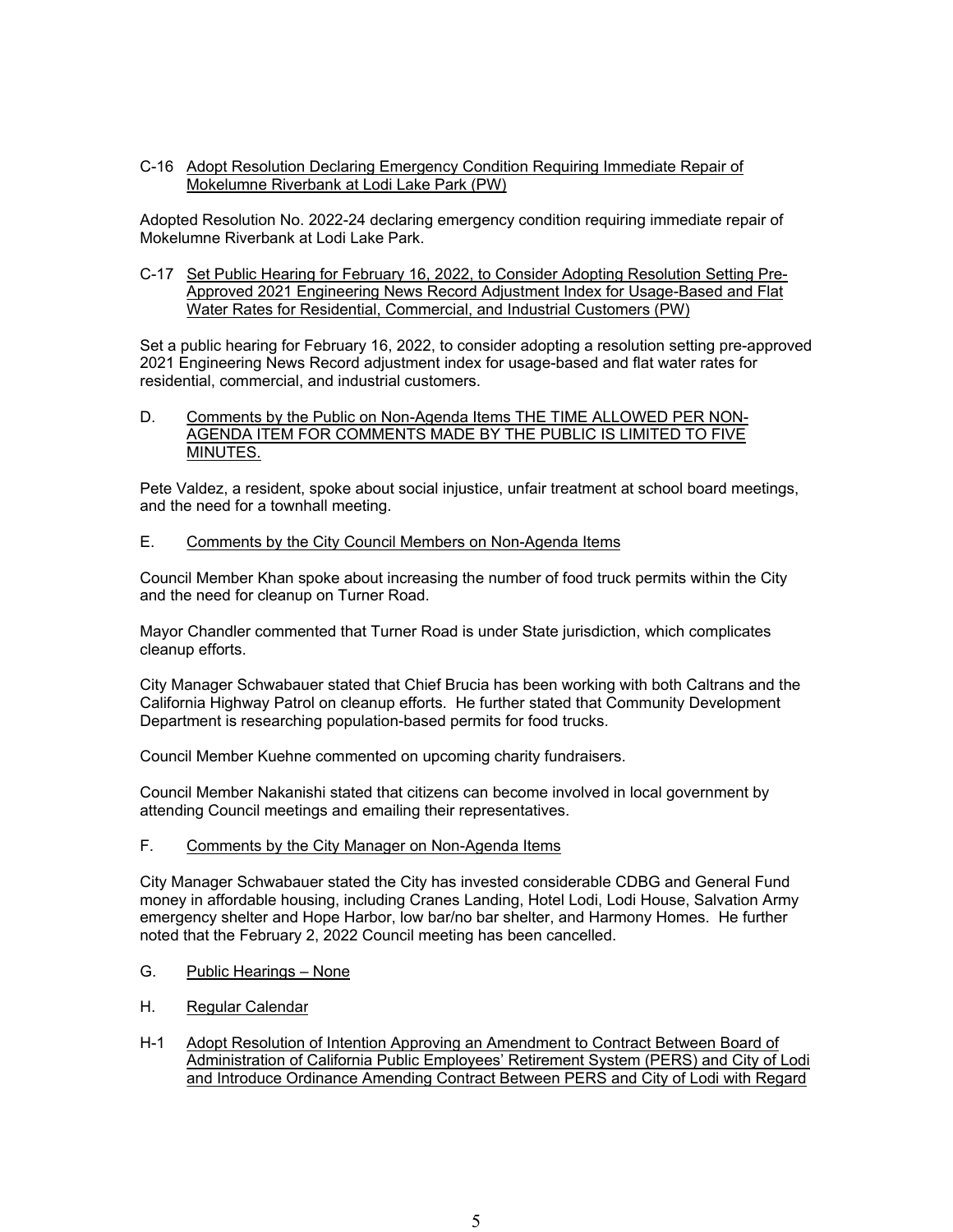to Providing Government Code Section 20516 (Employees Sharing Additional Cost) of Additional 3% for Local Miscellaneous Members in Unrepresented Confidential Mid-Management Group, Unrepresented Confidential General Services Group, Unrepresented Executive Management Group, and Unrepresented Council Appointees Group (HR)

Deputy City Manager Andrew Keys provided a presentation regarding an amendment to the California Public Employees' Retirement System (PERS) contract. He noted that this is an administrative item required by CalPERS for employee contracts that have already been approved.

In response to comments by Pete Valdez, a member of the public, City Manager Schwabauer clarified that the City is not giving money for employee pensions, and the item addresses a revision of the CalPERS contract for funds that employees are paying.

Council Member Kuehne made a motion, second by Council Member Khan, to adopt Resolution of Intention No. 2022-25 approving an amendment to the contract between the Board of Administration of California Public Employees' Retirement System (PERS) and City of Lodi and introduce Ordinance No. 1992 amending the contract Between PERS and City of Lodi with regard to providing Government Code Section 20516 (Employees Sharing Additional Cost) of additional 3% for Local Miscellaneous Members in unrepresented Confidential Mid-Management Group, unrepresented Confidential General Services Group, unrepresented Executive Management Group, and unrepresented Council Appointees Group.

# VOTE:

The above motion carried by the following vote: Ayes: Council Member Khan, Council Member Kuehne, Council Member Nakanishi, Mayor Pro Tempore Hothi, and Mayor Chandler Noes: None Absent: None

# H-2 Receive and File City's Annual Comprehensive Financial Report (Fiscal Year 2020/21) by The Pun Group (FIN)

Vanessa Burke, of the Pun Group, provided a PowerPoint presentation regarding the City's Annual Comprehensive Financial Report for Fiscal Year 2020/21. Specific topics of discussion included scope of work; Annual Required Communications (AU-C 260); management's responsibilities; auditors' responsibilities; ethics and independence; significant accounting policies; significant estimates; sensitive disclosures; audit approach; audit results; overview of financial statements; Annual Comprehensive Financial Report; summary statement of net positions; summary statement of activities; summary balance sheet; summary statement of revenues, expenditures, and changes in fund balance; key financial indicators and pension/OPEB information; sales tax; net cost of services to tax revenues; available fund balance to annual expenditures; GASB 68 - pension standard; and GASB 75 - OPEB standard.

In response to Council Member Nakanishi, Ms. Burke clarified a sick leave conversion liability issue.

Council Member Kuehne made a motion, second by Council Member Khan, to receive and file the City's Annual Comprehensive Financial Report (Fiscal Year 2020/21) by the Pun Group.

### VOTE:

The above motion carried by the following vote: Ayes: Council Member Khan, Council Member Kuehne, Council Member Nakanishi, Mayor Pro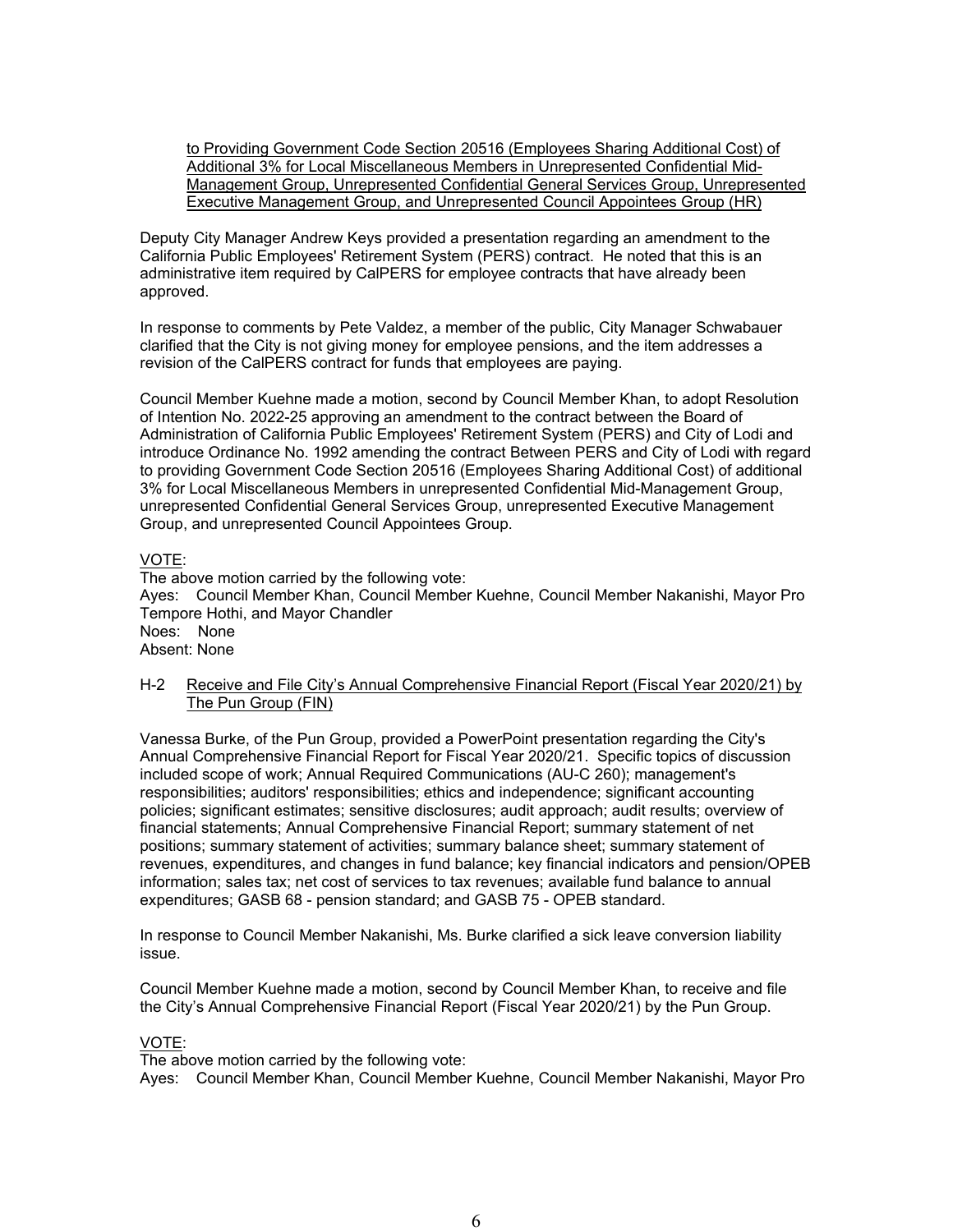Tempore Hothi, and Mayor Chandler Noes: None Absent: None

## H-3 Provide Direction to Staff Regarding Council Request to Have Staff Run Town Hall Meetings on a Monthly Basis for Individual Districts (CM)

City Manager Schwabauer introduced an item regarding the request to have staff run town hall meetings on a monthly basis. Specific topics of discussion included the cost and need for additional staff to host the meetings.

Council Member Khan stated that Council does not have time to consider the concerns of citizens during Regular Council meetings and that many of the community members in his District do not have the ability to email the City and may face language barriers. He further stated that he feels there is a gap between citizens and the government.

Mayor Chandler stated that one of his constituents felt that monthly meetings would be a costly burden on the City. He further stated that Council Members should meet individually with the public and that monthly town hall meetings are an unrealistic request.

Council Member Kuehne stated that while he commended Council Member Khan's desire to serve the public, he concurred with Mayor Chandler's statement. He further stated that it would not be a wise use of staff time.

Mayor Pro Tempore Hothi stated that town hall meetings should be used to have staff address hot button topics, rather than as monthly meetings.

Council Member Nakanishi stated that town hall meetings get off topic, have unreasonable expectations, and are not cost effective. He further suggested attending committee meetings to get more involved.

Council Member Kuehne further suggested involvement with ABCD (Asset Based Community Development) and the Lodi Improvement Committee.

Council Member Khan suggested having the agenda published in Spanish and Urdu to promote greater citizen involvement.

- I. Ordinances
- I-1 Adopt Ordinance No. 1990 Entitled, "An Ordinance of the Lodi City Council Amending Lodi Municipal Code Title 17 – Development Code – Article 3, 'Site Planning and General Development Standards,' Chapter 17.34, 'Signs,' by Adding Section 17.34.070.G, 'Freeway Oriented Electronic Billboard,' and by Amending Article 7, 'Definitions,' Chapter 17.78, 'Definitions,' Section 17.78.020, 'Definitions of Specialized Terms and Phrases,' by Adding 'Freeway Oriented Electronic Billboard'" (CLK)

Council Member Nakanishi made a motion, second by Council Member Kuehne, (following reading of the title) to waive reading of the ordinance in full and adopt and order to print Ordinance No. 1990 entitled, "An Ordinance of the Lodi City Council Amending Lodi Municipal Code Title 17 - Development Code - Article 3, 'Site Planning and General Development Standards,' Chapter 17.34, 'Signs,' by Adding Section 17.34.070.G, 'Freeway Oriented Electronic Billboard,' and by Amending Article 7, 'Definitions,' Chapter 17.78, 'Definitions,' Section 17.78.020, 'Definitions of Specialized Terms and Phrases,' by Adding 'Freeway Oriented